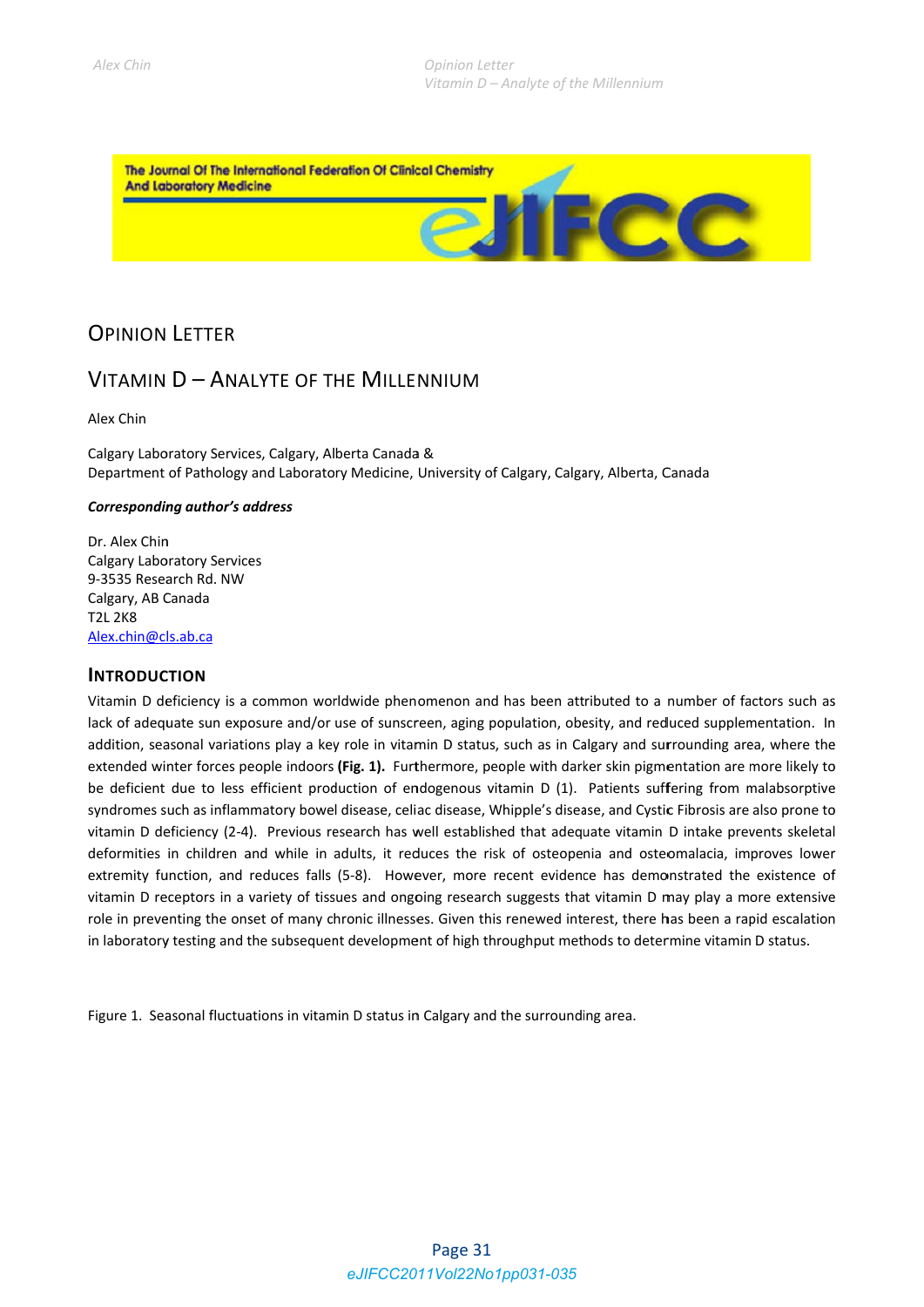

### **DETERMINATION OF VITAMIN D STATUS**

Vitamin D consists of either D2 or D3 forms which are derived from plant sources or from cutaneous UV‐B irradiation of 7-dehydrocholesterol stores in the skin, respectively. The major circulating product of vitamin D metabolism is 25hydroxyvitamin D (25OHD) from the liver, while 1,25‐dihydroxyvitamin D from the kidney is the active hormone. In order to determine vitamin D status, 25OHD is measured since it is more abundant and has a longer half life of several weeks (5). Currently, controversy remains on the recommended levels of total vitamin D. Many experts agree that 75nMol/L (30ng/mL) is considered to be the optimal level for calcium absorption (5‐6), while individuals with lower concentrations are considered to be vitamin D insufficient or deficient. While it is possible that these recommended levels may change as future studies continue to address the expanded role of vitamin D in disease prevention, current monitoring should be limited to assessment of skeletal health.

#### **GUIDELINES FOR MONITORING VITAMIN D STATUS**

Recently, a report from the Canadian Medical Association Journal (CMAJ) highlighted the central issue of 25OHD test utilization (6). This report, which was approved by the Osteoporosis Canada Scientific Advisory Council, was a systematic evaluation of reviews of randomized controlled trials and observational studies assessing the role of vitamin D in fractures, falls, death and extraskeletal outcomes. According to the report, the clinician should approach testing according to three scenarios pertaining to risk for vitamin D insufficiency. Low risk patients who are less than 50 years old and do not have any comorbidities affecting vitamin D absorption or action, should be supplemented with 400-1000IU (10-25 g) daily and should not be monitored for vitamin D status. Conditions affecting vitamin D absorption or action include significant renal or liver disease, malabsorption syndromes, obesity, or medications affecting vitamin D metabolism (eg. phenobarbitol, carbamazepine, phenytoin, valproate). Moderate risk patients who are 50 years or older who do not have any comorbidities affecting vitamin D absorption or action should be given 800-2000IU (20-50 g) daily and should not be monitored for 25OHD levels. However, moderate risk patients who are receiving standard vitamin D supplementation for osteoporosis treatment should only be monitored for 25OHD after three to four months, to reach a plateau and should not be retested if the optimal level is achieved. Indeed, following

### Page 32 *eJIFCC2011Vol22No1pp031-035*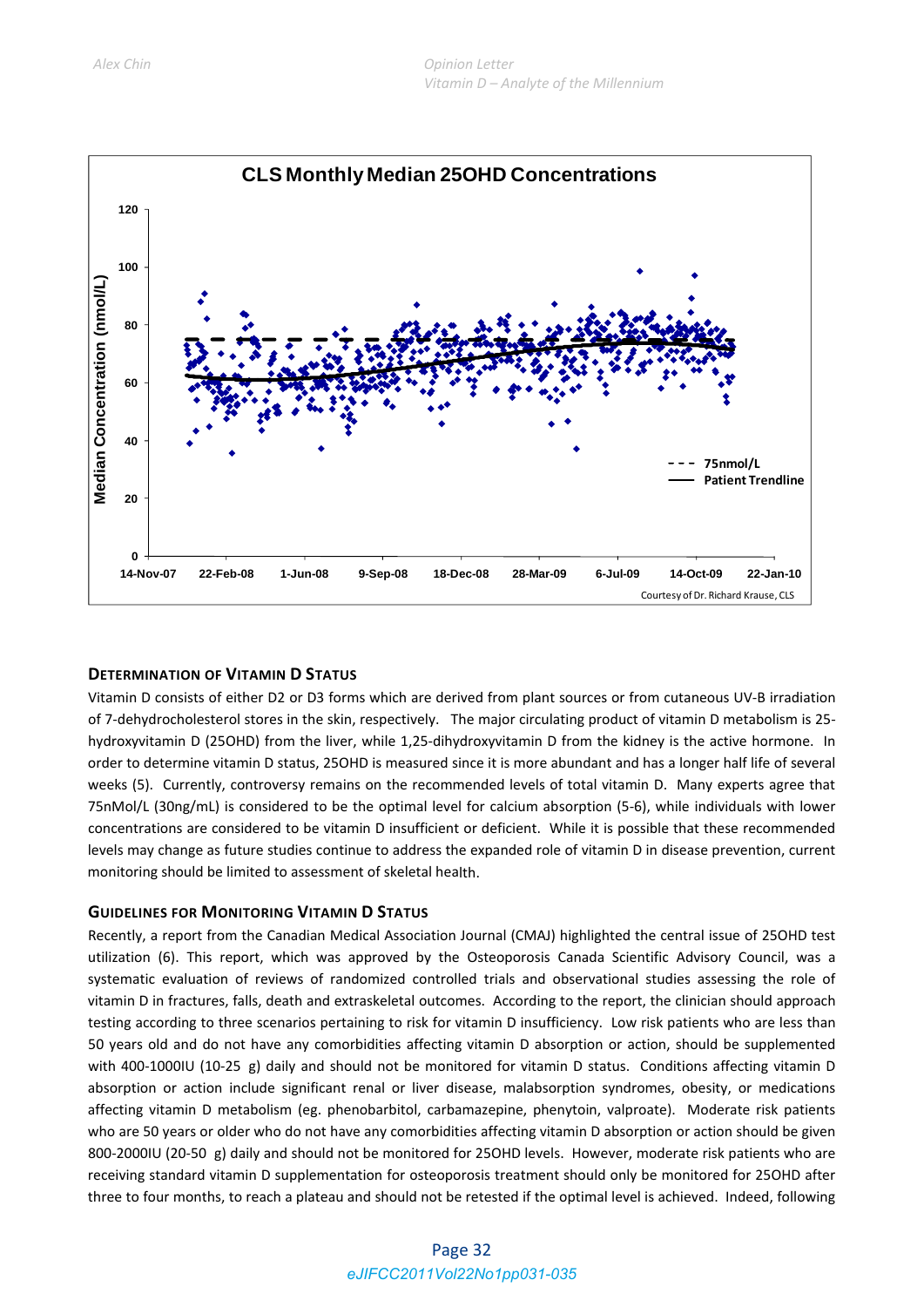a change in vitamin D intake, 25OHD steady state levels are attained after three to four months, therefore monitoring should be performed accordingly (9). High risk patients who have recurrent fractures or bone loss despite treatment for osteoporosis, or have comorbid conditions affecting vitamin D absorption or action should initially be assessed for 25OHD levels and be supplemented according to test results. It may often be necessary for high risk patients to receive vitamin D doses greater than 2000IU (50g), which is Health Canada's "tolerable upper intake level" and close monitoring for vitamin D toxicity may be especially important for these patients considering that oral or parenteral doses of more than 500,000IU can quickly lead to 25OHD peaks within one month (10). These guidelines are summarized in Table 1.

Table 1. Current recommendations by the Osteoporosis Canada Scientific Advisory Council on vitamin D testing.

| <b>Clinical Scenario</b>                                                                                                                        | Recommendation                                                                                                                                                                                                                                                                             |
|-------------------------------------------------------------------------------------------------------------------------------------------------|--------------------------------------------------------------------------------------------------------------------------------------------------------------------------------------------------------------------------------------------------------------------------------------------|
| Low risk patient<br><50 years old with no comorbidities affecting vitamin D<br>absorption or action                                             | Supplementation with 400-1000IU (10-25µg) daily<br>250HD levels should not be monitored                                                                                                                                                                                                    |
| <b>Moderate risk patient</b><br>> 50 years old:<br>With no comorbidities affecting vitamin D<br>a.)<br>absorption or action                     | Supplementation with 800-2000IU (20-50µg) daily<br>25OHD levels should not be monitored                                                                                                                                                                                                    |
| Receiving vitamin D supplementation for<br>b.)<br>osteoporosis treatment                                                                        | 250HD levels should be monitored every three to four<br>months until optimal level is achieved                                                                                                                                                                                             |
| <b>High risk patient</b>                                                                                                                        |                                                                                                                                                                                                                                                                                            |
| Recurrent fractures or bone loss despite treatment for<br>osteoporosis, or have comorbid conditions affecting<br>vitamin D absorption or action | Initial assessment for 250HD levels followed by<br>supplementation according to test results<br>For vitamin D doses greater than 2000IU (50µg), which<br>is Health Canada's "tolerable upper intake level", close<br>monitoring for vitamin D toxicity every month may be<br>warranted (3) |

### **VITAMIN D TESTING AT CALGARY LABORATORY SERVICES (CLS)**

Currently, there are a variety of different methods to quantify 25OHD and that results do not match across different platforms. This general lack of standardization and harmonization, which would otherwise encourage accuracy of 25OHD measurement, poses potential problems on how patients may be treated depending on where their tests were performed, especially if medical decision points do not match across testing platforms. While efforts are already underway to address possible differences in assay performance, all 25OHD testing in Calgary and the surrounding area is performed at CLS by high-throughput automated immunoassay which measures total 25OHD. Consolidation of 25OHD testing and subsequent elimination of discrepant results associated with different methodologies should facilitate focused testing as outlined above. At CLS, we are performing over 12,000 tests per month which indicates the growing popularity of vitamin D testing and have exceeded 160,000 tests in 2010, approximately 10% of the

### Page 33 *eJIFCC2011Vol22No1pp031-035*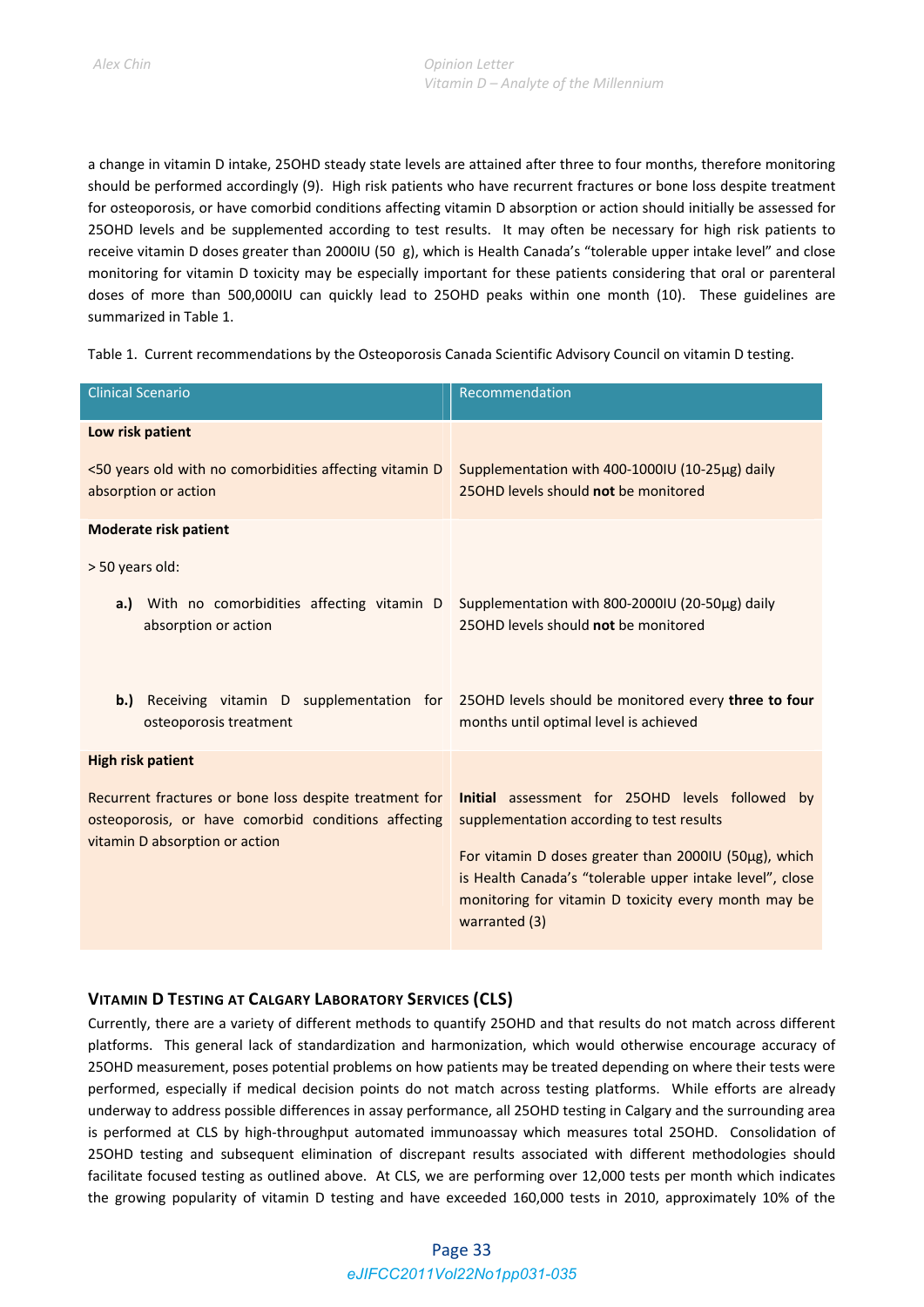Calgary and surrounding area population, at a cost of almost \$2 million (Fig. 2). The increasing volume of testing and associated spending imposes considerable strain on regional health resources and care must be taken to prevent overutilization. Indeed, the federal medicare program in the United States is proposing to limit vitamin D testing, while more recently, the Ontario government went further and imposed restrictions except for certain medical conditions such as osteoporosis, rickets, renal disease, osteopenia, and malabsorption syndromes.

### **CONCLUSION**

In light of the evidence provided by clinical trials, vitamin D status should be monitored in only higher risk patients. Supplementation with vitamin D, which is available at lower cost and has a wide therapeutic window, within the tolerable upper intake level should be implemented for the rest of the population. Until further research establishes the extraskeletal benefits of vitamin D, vitamin D testing should be implemented for the purpose of assessing skeletal health and for the maximum benefit of our patients.



Figure 2. Exponential growth in vitamin D testing at Calgary Laboratory Services.

#### *References*

- 1. Clemens TL, Adams JS, Henderson SL, Holick MF. Increased skin pigment reduces the capacity of skin to synthesise vitamin D3. *Lancet*. 1982;1(8263):74‐6.
- 2. Driscoll RH Jr, Meredith SC, Sitrin M, Rosenberg IH. Vitamin D deficiency and bone disease in patients with Crohn's disease. *Gastroenterology*. 1982;83(6):1252‐8.
- 3. Thompson GR, Lewis B, Booth CC. Absorption of vitamin D3‐3H in control subjects and patients with intestinal malabsorption. *J Clin Invest*. 1966;45(1):94‐102.
- 4. Hahn TJ, Squires AE, Halstead LR, Strominger DB. Reduced serum 25-hydroxyvitamin D concentration and disordered mineral metabolism in patients with cystic fibrosis. *J Pediatr.* 1979;94(1):38‐42.
- 5. Holick MF. Vitamin D deficiency. *N Engl J Med*. 2007;357(3):266‐81.
- 6. Hanley DA, Cranney A, Jones G, Whiting SJ, Leslie WD, Cole DE, Atkinson SA, Josse RG, Feldman S, Kline GA, Rosen C; for the Guidelines Committee of the Scientific Advisory Council of Osteoporosis Canada. Vitamin D in adult health and disease: a review and guideline statement from Osteoporosis Canada. *CMAJ*. 2010;182(12):E610‐E618.
- 7. Bischoff-Ferrari HA, Dietrich T, Orav EJ, Hu FB, Zhang Y, Karlson EW, Dawson-Hughes B. Higher 25-

### Page 34 *eJIFCC2011Vol22No1pp031-035*